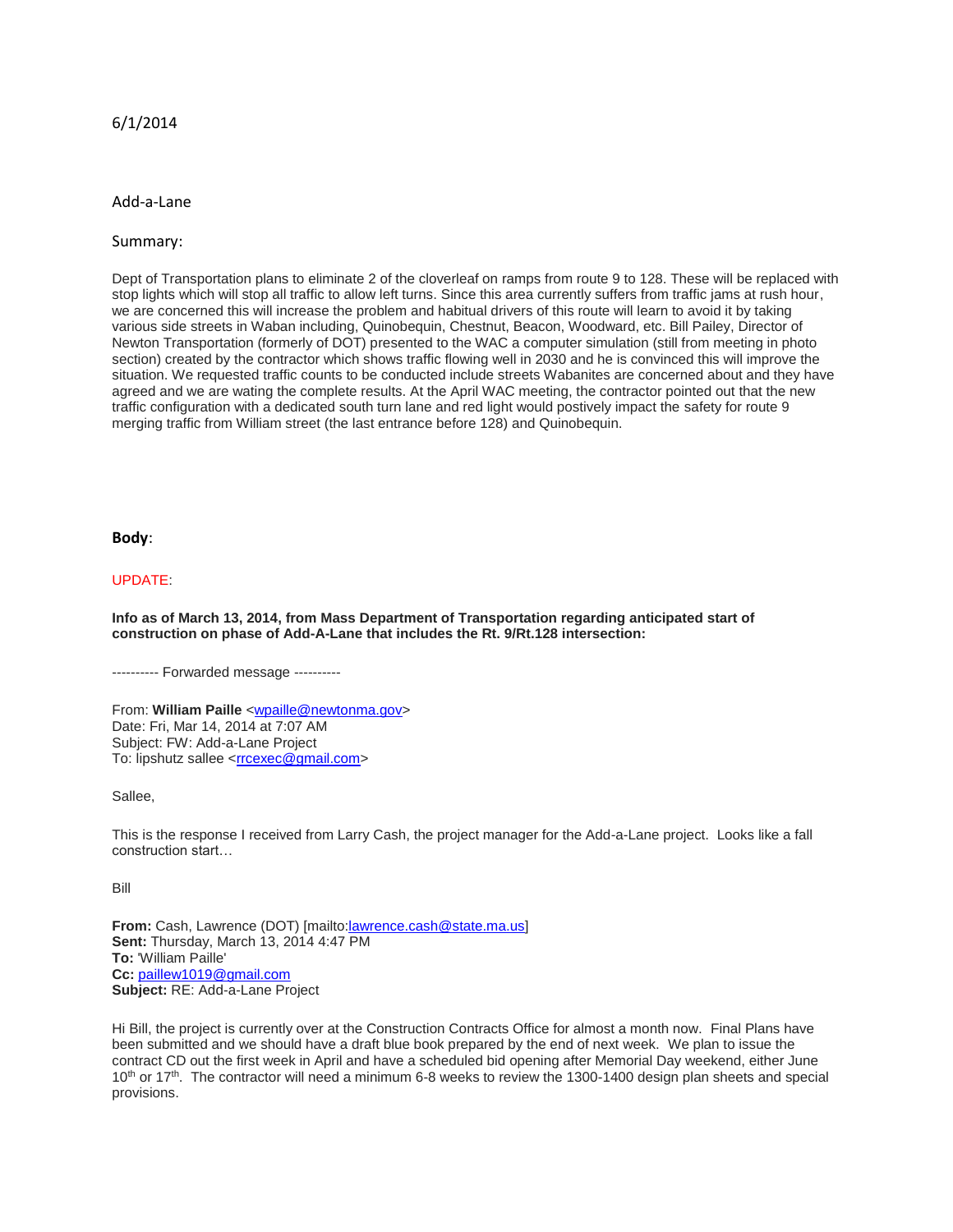## I anticipate a Contract NTP in early August.

Please let me know if you have any further questions,

Thanks, Larry

The traffic counts made by MA Dept. of Transportation for reference by them and Newton before construction of Add-A-Lane begins have just arrived. We have asked for an explanation of exactly where some of these counts in Waban were done and will report when explanations are made. [\(Click here to see Traffic Counts -](http://www.wabanareacouncil.com/sites/default/files/Leavenworth_MassDOT_Route%20128%20Baseline%20Traffic%20Counts_2013-11-26.pdf) document archive)

## TRAFFIC COUNTS TO BE CARRIED OUT BY DOT OCTOBER 22 and 23

In order to monitor traffic changes in Waban resulting from the proposed reconfiguration of the Route 128/Route 9 intersection for possible mitigation, the MA Department of Transportation will be collecting traffic data along Quinobequin Road, Larkspur Road, Chestnut Street (near Route 9) and the Route 9 on-ramp between Chestnut and Quinobequin Roads.

This traffic monitoring by DOT to collect baseline data will occur, October 22 and Wednesday, October 23. Although the WAC has repeatedly asked for the Route 9 westbound off-ramp to Chestnut Street and for Tamworth/Radcliff Road to also be monitored, we are not confident that DOT has agreed to do so.

48 Hour ATRs (automated)

- Quinobequin Road east of I-95/Route 128 overpass
- Quinobequin Road north of Route 9
- Chestnut Street north of Route 9
- Kendrick Street east of I-95/ Route 128 overpass
- Kendrick Street west of Dedham Street

Manual Turning Movement Counts (7AM-9AM and 4PM-6PM)

- Nahanton Street at Wells Avenue/Nahanton Park
- Nahanton Street at Winchester Street
- Nahanton Street at Dedham Street
- Quinobequin Road at Lakespur Road

They propose to conduct this count program during the weekdays from Tuesday, October 22, 2013 to Thursday, October 24, 2013. Once the count program has been conducted, they will summarize the counts in a brief memo as documentation of the completed of the baseline counts.

On Wednesday, June 19, 2013 at 6:10PM, Chris Steele, Maureen Reilly-Meagher and Sallee Lipshutz, as representatives of the "proto" Waban Area Council, met with Mayor Setti Warren in his office at City Hall to discuss the Waban issues of concern about the DOT Route 9/128 interchange raised in the letter delivered to him on April 23, 2013. In addition to the Mayor, Sallee, Maureen and Chris, City of Newton Chief Operating Officer Robert Rooney and Citizen Assistance Officer Aaron Goldman were in attendance.

Discussion which was a short and clear statement from the Mayor in which he indicated that he was not in a position to change the plans of the Massachusetts Department of Transportation with regard to the intersection. He indicated that the "horse had left the barn" and the "train had left the station," indicating that the project was much too far along for him to have any influence on changing the proposal. He assured us that he would take the issue of mitigation very seriously and would have his administration monitor the vehicle count process, looking to Bob Rooney to oversee this aspect to make certain that it is done well. Bob Rooney also indicated that he would push for drawings that lay people could easily visualize of the Quinobequin Road on-ramp/Wellesley Office Park portion of the plan so that we could study them more reasonably for safety issues. Mr. Rooney also shared that he believed the VISSIM software was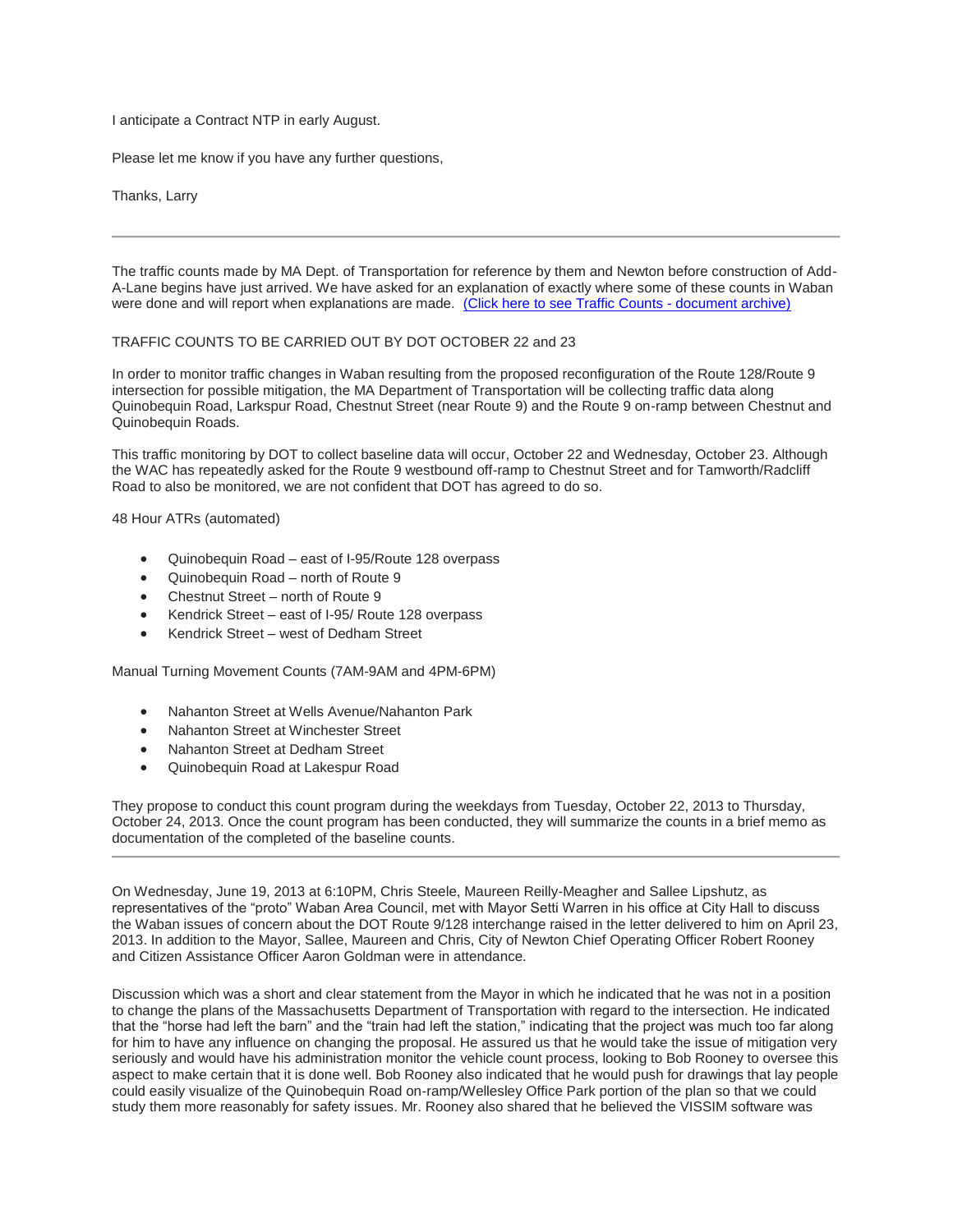limited to the bias flaw of "garbage in/garbage out." Although items such as an extension of the sound barrier wall and other specific traffic calming ideas we had taken up with Bill Paille, Director of Transportation, were not discussed with Mayor Warren, they are on the table with DOT, as is continuing to pursue better engagement with the DCR. We will continue to advocate for them.

As the meeting was concluding, we raised the issue of Engine 6 and the fact that there is substantial fear for neighborhood safety as well as distrust of the selection process of prospective clients/tenants as being benign. The Mayor told us that he had, in fact, received many negative letters that we wouldn't believe. Mayor Warren did not dismiss those concerns off-handedly, but allowed that there is much irony in our raising them. There are, he averred, already people living among us in "affordable housing" in Newton who are not vetted at all. The Engine 6 program would scrutinize the tenants very closely and reject the ones who didn't fit the selection criteria, while the housing already available to them in Newton doesn't select or deselect tenants for these same characteristics. He showed definite visceral support for Newton's promoting this program. He listened to our complaint that the purchase of the property and the City approvals had slipped in under the radar and that people felt "under the gun" with a July 2 deadline for community response. He allowed that he and Candace Haven (Planning Department) have the final say on funding and that the July 2 deadline was under his (and Candace's) control and was not written in stone. He also indicated that he would not sign off on the project if the community did not embrace it.

# **Take Action:**

Please take action by contacting our elected representatives. We have provided texts you can cut and paste and alter as you wish.

Please take action by contacting our elected representatives. We have provided texts below you can cut and paste and alter as you wish.

### **Governor Deval Patrick e-mail to his office at: http://www.mass.gov/governor/constituentservices/contact/.**

That e-mail address will bring up a form from the Governor's Office that requires your Name, Address, State, City, Zip, Phone and e-mail information and offers a box for your comments. Please enter your information in the required fields and then copy and paste the following letter in the Comment box.

## **COPY BELOW AND PASTE**

We are writing as residents of the City of Newton in support of the Mass Department of Transportation's Add-A-Lane Project, which we believe will benefit all drivers in the Commonwealth who use Rt. 95/ Rt. 128. The DOT has designed and is constructing an exemplary highway that will foster economic development along throughout the Rt. 128 corridor while eliminating the necessity for daily breakdown lane use as a traveled roadway during periods of heavy traffic.

However, Our concerns, which we have brought to the attention of the Mass Department of Transportation, with no satisfactory response, are with the proposed re-design of the intersection of Rt. 128 with Rt. 9. The DOT is suggesting that the four-leaf clover leaf be reconfigured to a two-leaf clover leaf requiring two additional traffic lights to the nearby already existing light at the intersection near Sun-Life and Harvard Vanguard Office Parks. Eastbound Rt. 9 drivers wishing to go north on Rt. 128 and westbound Rt. 9 drivers wishing to go south on Rt. 128 would each be required to wait in left-turn lanes for access to 128 across Rt. 9 traffic controlled by two independent traffic lights. The proposed two-leaf cloverleaf has not been used as a replacement for a four-leaf design anywhere else by DOT, providing Rt. 9, Newton's major east-west arterial highway, as a test case.

To complicate matters, there is a side entrance to the intersection along Rt. 9 near the Wellesley Office Park that carries injects local traffic from that Park as well as local Newton traffic from multiple local arterials. Drivers from our community as well as those leaving the Office Park will be inserted into high speed traffic and presented with the challenge of crossing three lanes to access left turn lanes to enter Rt. 128 southbound. All the while these drivers will be dodging high-speed westbound Rt. 9 through-traffic and drivers who wish to go northward on Rt. 128. The Route 9 implications for this design cannot be justified, as proposed, to be a safe design.

In addition to this enormous safety concern, we believe that it is imperative to consider the entire corridor along Rt. 9 as a transportation "system" through our City and the surrounding communities when planning roadway development. Although Rt. 9 is under the auspices of DOT as a State controlled roadway and the only major arterial highway running east-west through Newton, DOT's narrow focus on the Rt 128 Add-A-Lane project will clearly lead to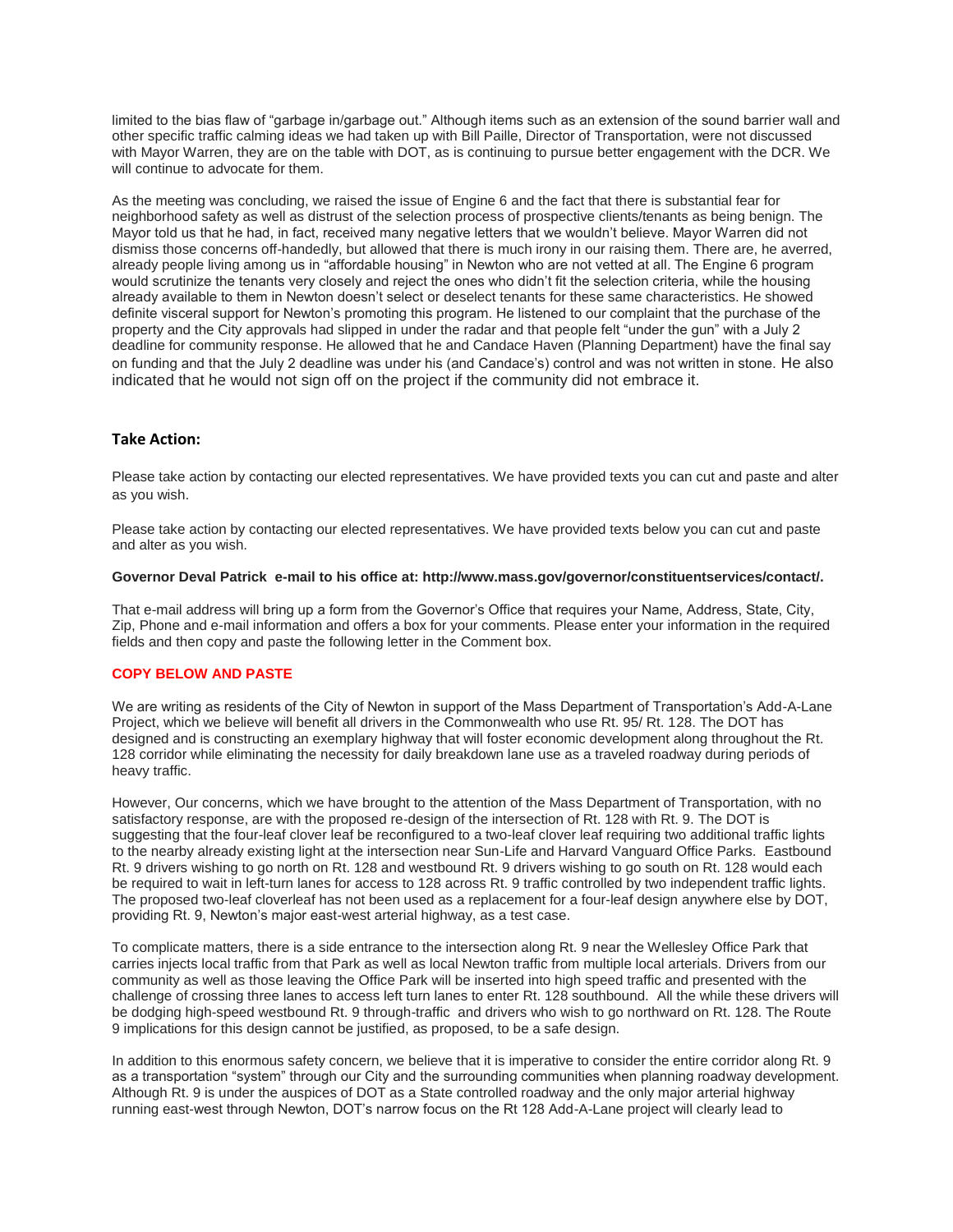unintended negative impacts on Newton. Not only will we have traffic escaping into our neighborhoods, we will be reducing the chances for local future economic development in Newton in the current commercial areas along Rt 9. This design is neither prudent nor desirable.

We urge you to act to separate the Rt 9/128 interchange from the current add-a-lane project and direct MassDOT to redesign this interchange to address these grievous safety, weave, and through flow issues for route 9. We further urge MassDOT to include this interchange in a more thorough plan for addressing the regional Route 9 system as a cohesive whole. We are calling on you to bring all the resources of your Executive Office to bear to help us with this deep concern of the citizens of our community. We greatly appreciate your consideration in this matter.

The e-mail addresses below will bring up a form that requires your Name, Address, State, City, Zip, Phone and e-mail information and offers a box for your comments. Please enter your information in the required fields and then copy and paste the following letter in the Comment box.

### **Senator Elizabeth Warren http://www.warren.senate.gov/?p=email\_senator**

### **Representative Joseph P. Kennedy III https://kennedy.house.gov/contact/email-me**

### **COPY BELOW AND PASTE**

We are writing as residents of the City of Newton in support of the Mass. Department of Transportation's Add-A-Lane Project, which we believe will benefit all drivers in the Commonwealth who use Rt. 95/ Rt. 128. The DOT has designed and is constructing an exemplary highway that will foster economic development along the rim of the Rt. 128 wheel while eliminating the necessity for daily breakdown lane use as a traveled roadway during periods of heavy traffic.

Our concerns, which we have brought to the attention of the Mass. Department of Transportation, with no satisfactory response, are with the proposed re-design of the intersection of Rt. 128 with Rt. 9. The DOT is suggesting that the four-leaf cloverleaf be reconfigured to a two-leaf cloverleaf requiring two additional traffic lights close to the existing light at the intersection near Sun-Life and Harvard Vanguard Office Parks. Eastbound Rt. 9 drivers wishing to go north on Rt. 128 and westbound Rt. 9 drivers wishing to go south on Rt. 128 would each be required to wait in leftturn lanes for access to 128 across Rt. 9 traffic controlled by two independent traffic lights. The proposed two-leaf cloverleaf has not been used as a replacement for a four-leaf design anywhere else by DOT, making Rt. 9, Newton's only major east-west arterial highway, an unsuitably risky test case.

To complicate matters, there is a side entrance to the intersection along Rt. 9 near the Wellesley Office Park that injects traffic from that Park as well as local Newton traffic from multiple local arterials onto Rt. 9. Drivers from our community as well as those leaving the Office Park will be inserted into high speed traffic and presented with the challenge of crossing three lanes to access left turn lanes to enter Rt. 128 southbound. All the while these drivers will be dodging westbound Rt. 9 through-traffic as well as drivers who wish to go northward on Rt. 128. This "weave" design cannot be justified as being a safe design. In fact, this particular DOT proposed design removes just such a dangerous weave from Rt. 128. The cure for one roadway should not be the cause of harm to the other.

In addition to this enormous safety concern, we believe that it is imperative to consider the entire corridor along Rt. 9 as a transportation "system" through our City and the surrounding communities when planning roadway development. Rt. 9 is a State controlled roadway and the only major arterial highway running east-west through Newton. Although Rt. 9 is under the auspices of DOT, the department's narrow focus on the Rt. 128 aspect of the Add-A-Lane Project will clearly lead to unintended negative impacts on Newton. Not only will the inevitable slowing of Rt. 9 traffic at this intersection drive vehicles into residential neighborhoods, but the degradation of traffic flow on Rt. 9 will also reduce the chances for future economic development in Newton in the current commercial areas along the Rt. 9 corridor. The outcome of implementing this design is neither prudent nor desirable.

We urge you to act to separate the Rt. 9/128 interchange from the current Add-A-Lane Project and direct MassDOT to redesign this interchange to address these grievous safety, weave and through-flow issues for Route 9. We further urge you to direct MassDOT to include this interchange in a more thorough plan that addresses the regional Route 9 system as a cohesive whole.